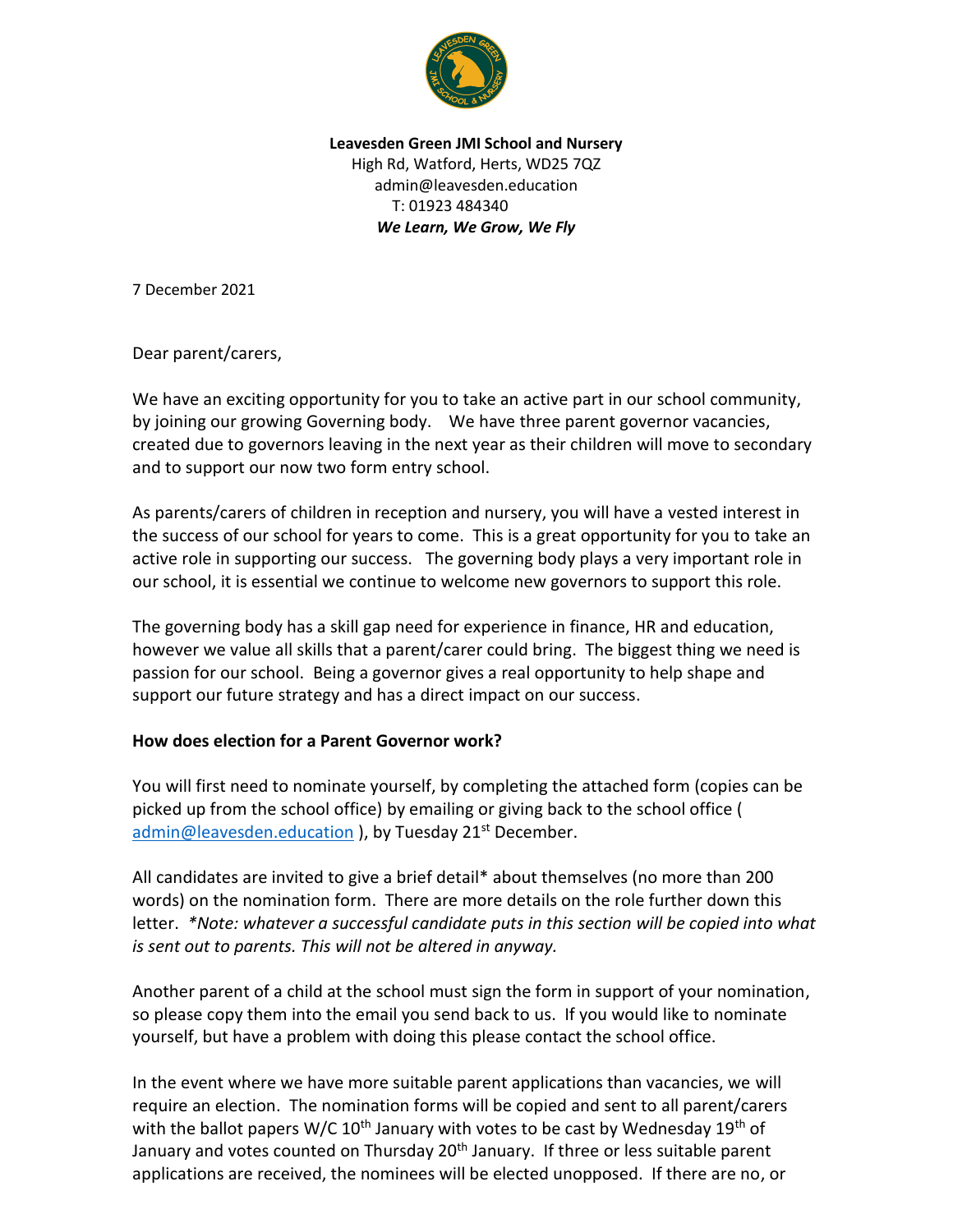fewer nominees than vacancies, the governing body has the power to appoint a parent governor to fill the vacancies. Please note that as the last parent election was more than a year ago, we can't automatically appoint those that were in that election. However, we fully encourage any applicants from previous elections to put themselves forward for this one.

# **Who qualifies to be a parent governor?**

Only parents of children registered at the school are entitled to stand or vote in the election. In the case of a ballot, each parent will be sent one ballot paper regardless of how many children they have at the school. And each parent will have one vote per vacancy. The ballot will be secret, and you will be notified of the result as soon as possible afterwards.

*In most cases it will be obvious whether you are a parent/carer, but to avoid uncertainty, for the purpose of the election of a parent governor, a parent/carer is:*

- *a) Someone who has parental responsibility\* or*
- *b) Someone who looks after the child on a day-to-day basis (but does not have "parental responsibility")*
- *\*A person has "parental responsibility" if*
- *a) She is the childs natural mother or*
- *b) He is the childs natural father and either*
	- *- was married to the mother on the day of the childs birth or subsequently*
	- *- Or has entered into a legal parental responsibility agreement with the mother*
	- *- Or has been granted to residence order from the court directing the child will live with him*

## *Or deregistered or re-registered the childs birth after 1 December 2003*

The term of office for a parent governor, as for other governors, is four years. If you are elected, you may service the full four years even if your child leaves the school before your term of office finishes. After this period, if you would like to be considered to stay on as a governor, with agreement from the governing body, you can become a co-opted governor.

## **What are the expectations of a governor?**

The Governing Board's job it is to work, with the Headteacher, Leadership Team and Local Authority, to ensure all pupils receive the best possible education. It has three core functions:

- Ensuring clear vision and strategic direction;
- Holding School Leaders to account for the educational performance of the school and its pupils, and the performance management of staff; and
- Overseeing the financial performance and making sure money is well spent.

To fulfil these roles, Governors are appointed to provide:

- strong links between the school and community
- a wide experience of the outside world and skills that the school needs to achieve its goals
- an independent view
- holding the Headteacher and staff of the school accountable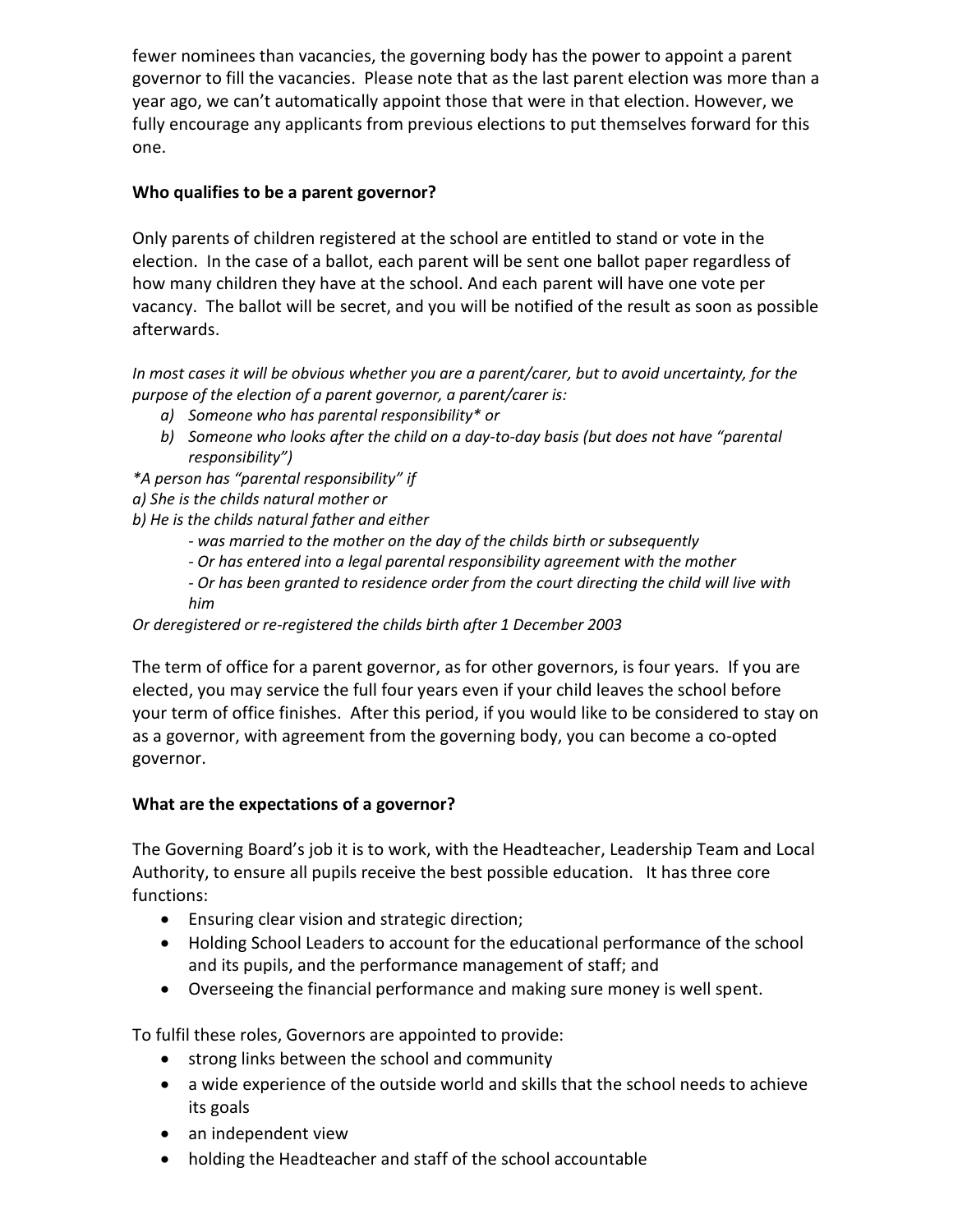- focus on long term development and improvement
- accountability for the use of resources and the standards of teaching and learning in the school
- support for the Headteacher and staff

#### **Do I need any specific qualifications to be a school governor?**

There are no formal qualifications required to become a School Governor. Governors need to be able to offer all of the following skills and qualities:

- time & commitment (see Governors' workload below)
- a willingness to learn and a listening ear
- the ability to assimilate information, make judgements and take decisions
- flexibility & tact
- ability to work as part of a team and express views openly within meetings
- be able to treat information confidentially which can be challenging when you may have knowledge of other parents and children It would be great if you are able to bring other professional skills and qualifications Such as HR, Finance, Legal or Education knowledge.

*As part of the appointment process, in accordance with Department for Education requirements, all Governors-elect must provide 2 references which the school will review before confirming appointment. A full DBS (Disclosure & Barring Service) check will also be undertaken. Prospective Governors will be asked to make a declaration including any criminal convictions, including disbarment as a Director, or restrictions on working with children or young people.* 

All Governors, once appointed, share responsibilities, work as a team to achieve the Governing Board goals and accept collective responsibility for all decisions. Governors must observe complete confidentiality when asked to do so by the Governing Board especially in relation to matters concerning individual staff, pupils or parents.

#### **What kind of time commitment will be expected from me?**

Governors should expect to spend at least 6 hours a half-term attending meetings (held remotely, with some F2F, covid restrictions allowing), reading papers, visiting school, attending training courses and writing reports. It is understood that Governors have a wide range of other roles and responsibilities, and timing of much of a Governor's work can be flexible, but all Governors need to be available sometimes during the school day and in the evenings. All Governors are expected to:

- Attend governing body meetings approximately 2 every half term (held usually in the evenings, at 6.30pm for around 1.5 hours) – these are largely held remotely
- become well-informed about education in general and about their school by being linked with an area of the curriculum
- be able to visit the school during the school day on occasions, and attend school events (e.g. parents' evenings and open meetings) in their role as Governor (current restrictions allowing in the future)
- attend necessary training courses a full day introduction will be provided via Hertfordshire County Council and typically there are around 2 x 2 hour courses each year – these are currently all being delivered remotely.